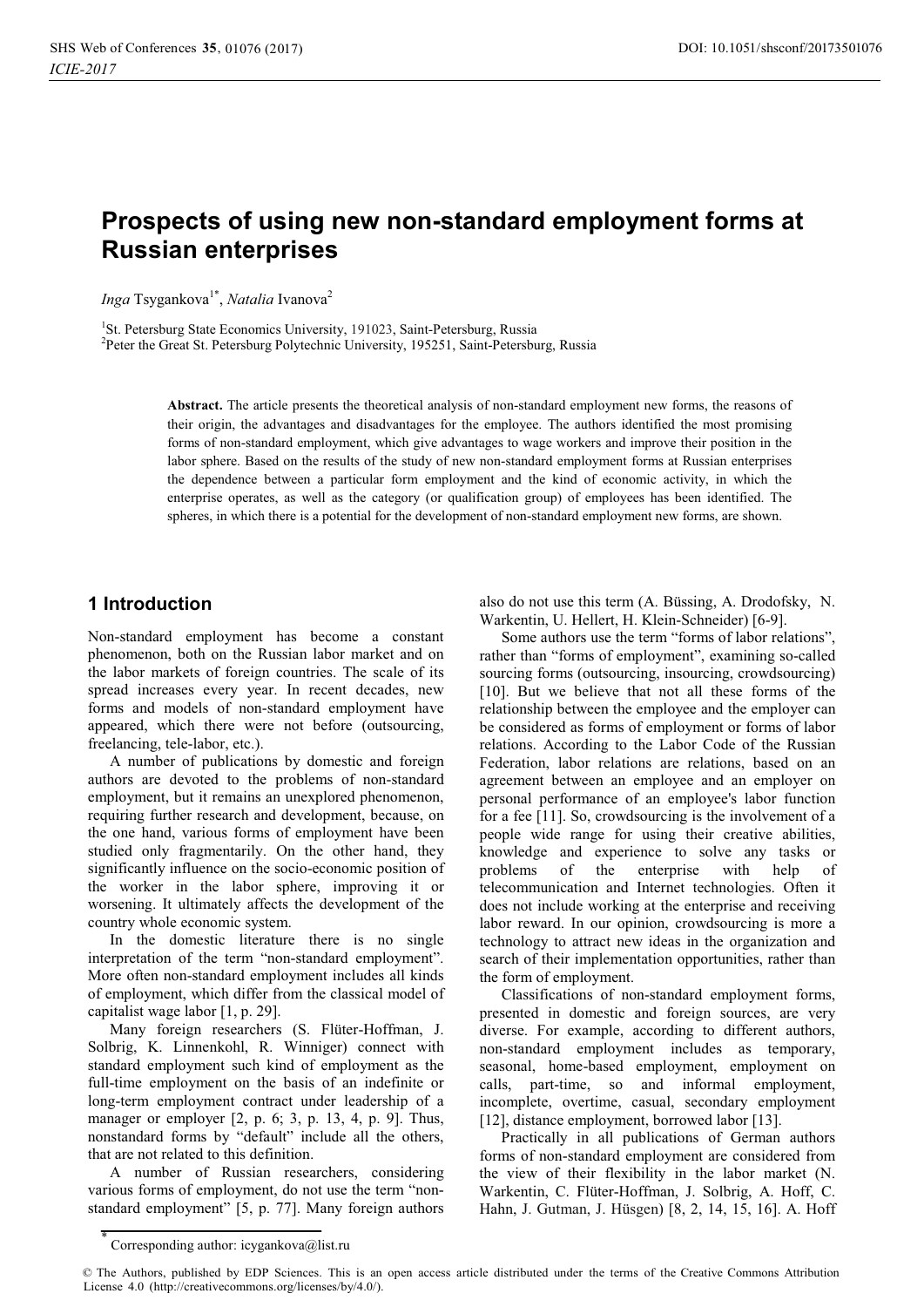identifies such forms of flexible employment as work on standard schedules with flexible start and end of the working day, the flexible sliding working time, working time on trust with presentation of the final result [15, pp. 5-13]. P. Hanau и A. Veit considers work time accounts as a form of employment and their various models [17]. F. Lorenz и G. Schneider allocates among flexible forms of employment working time on trust, work time accounts and flexible models of part-time work and shift work [18]. The publications of N. Kordey present the advantages and disadvantages of the tele-labor and its various models [19].

## **2 Formulation of the problem**

Among all the variety of the non-standard employment forms, it is possible to highlight out "new", emerging at the beginning of the 21st century, during the period of the formation of the postindustrial economy, and "old", "traditional" forms, which were spread even before the 1990s., both in countries with a market economy, and in the planned socialist economy, that existed in the USSR, or in the economy of the Russia transition period in the 1990s. [20, pp. 72-73]. As a basis, the authors took such classification indicator, as a period of emergence, since the employment forms which are characteristic for the information age were formed precisely in the last decades.

To traditional forms of non-standard employment it is possible to carry: incomplete employment, temporary, non-permanent or accidental employment, selfemployment, home-based labor, work on sliding schedules, shift work. The introduction of non-standard employment "old" forms was due, for the most part, to the specifics of the enterprises work (orientation to the internal environment), while the emergence of new forms was caused by the influence of external environment factors.

Thus, the emergence of the majority of "new" forms and models of non-standard employment became possible due to the development of information technologies.

New forms of non-standard employment should be considered in more detail, since they have prospects for development on the Russian labor market in subsequent years. According to the authors, it is necessary to investigate the advantages and disadvantages of nonstandard employment forms, since this aspect of the problem influences on the position of the worker in the labor sphere, the economic system as a whole, largely determines the state of the domestic labor market and the prospects of the separate forms development and models of employment in future.

The object of work are selected Russian enterprises, using forms of non-standard employment (practical significance).

The scientific novelty of the research is contained in the author's approach to the classification of nonstandard employment new forms, adapted to Russian enterprises conditions, identifying the reasons of their

appearance, assessing the impact on the position of the employee and revealing the most promising forms.

#### **3 Specificity of non-standard employment new forms at the enterprise**

The main reasons of the non-standard employment new forms emergence, in our opinion, are:

- the aspiration of the employer to reduce labor costs;

- the need to change the organization of labor in order to meet the needs of consumers (the organization of enterprises work or separate departments on weekends and holidays, at night, etc.), that was accompanied by the flexibility of using working time;

- the aspiration of the employee to improve his position in the sphere of labor and employment (increase the chances of finding a job, improve the ratio of free and working time, choose the most suitable days and hours of work).

The non-standard employment new forms can be divided into four groups:

- sourcing forms (outsourcing, outstaffing, staff leasing, insourcing);

- various forms of distance employment (tele-labor, work at a virtual enterprise);

- flexible forms of work (working hours with flexible start and end of the working day, the flexible sliding working time, accounts of working time, etc.);

- freelancing.

Since we evaluate the impact of employment separate forms on the position of the employee at the enterprise, the form of non-standard employment like freelancing, will not be considered, because freelancers are in most cases self-employed. Let us analyze in more detail the first three groups of non-standard employment new forms (table 1).

Sourcing forms were developed in Russia in the second decade of the 21st century. The most common form in this group was outsourcing - transfer by an organization of secondary functions on importance or of non-core functions to another organization for a sufficiently long period (a year and more). Until 2016 on the domestic labor market outsourcing, along with such forms as outstaffing and staff leasing, developed within the framework of borrowed labor [21, 22]. But from January 1, 2016, Russia accepted a law, which significantly limited the use of borrowed labor [23], in order to protect staff, working in these forms. In this regard, the scales of the employment above-mentioned forms using has significantly decreased, but remained on the Russian labor market.

In recent years Russian enterprises have been developing insourcing - the transfer of a "non-profile" project, which is usually performed by a third-party organization, employee or department within the enterprise. Insourcing has appeared on the Russian labor market quite recently and is not connected with borrowed labor. As a form of employment, it differs from part-time employment in that employees, who implement insourcing projects, do not work on them on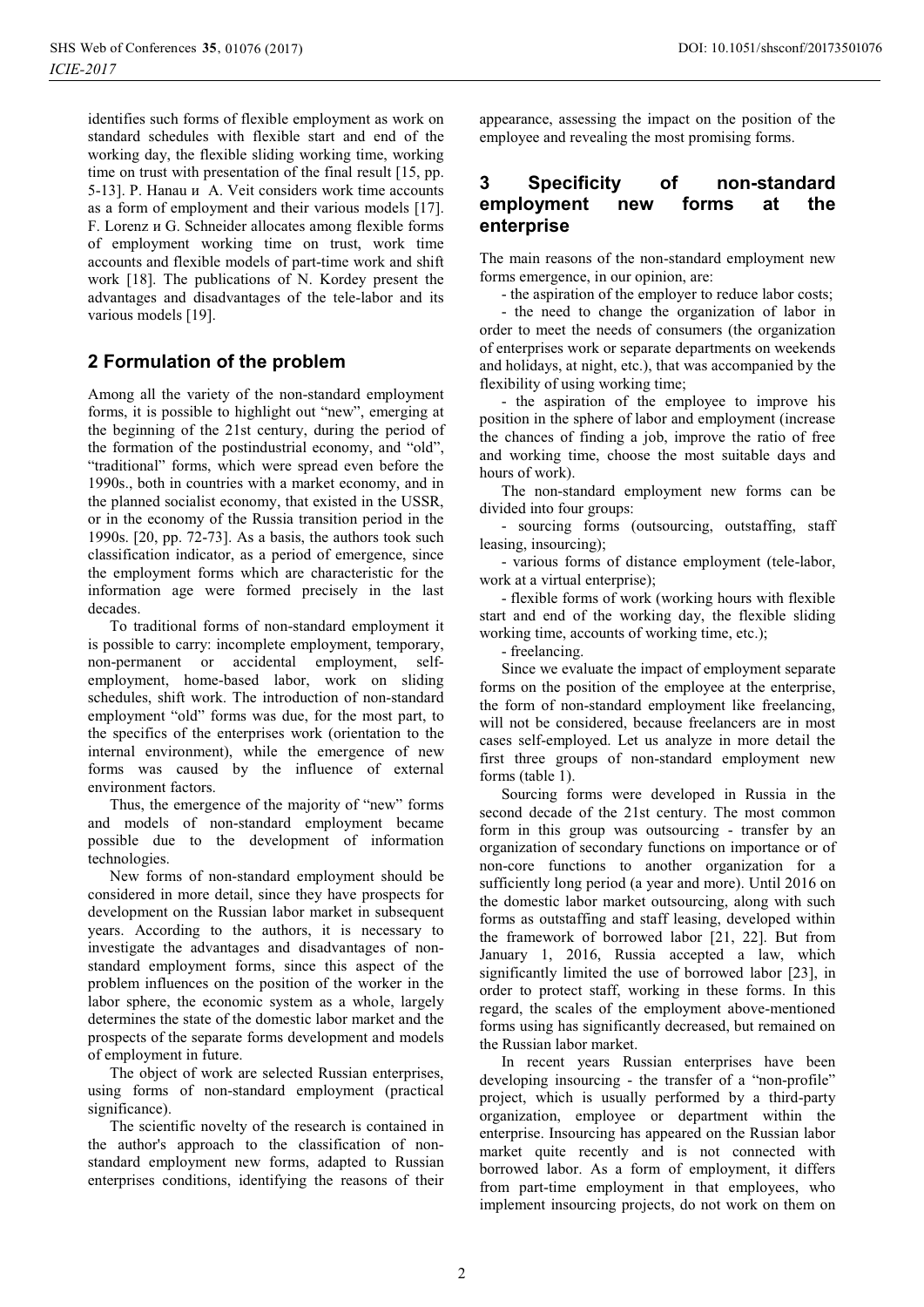an constant basis, but from time to time when it becomes necessary. In this case they work permanently in a completely another position.

The appearance of absolutely all sourcing forms was caused by the aspiration of the employer to cut costs. Therefore, these forms give more advantages to the employer than to the employee. Otherwise, he simply avoids of using them.

Adoption of a law, restricting the use of borrowed labor, contributed to improving the position of borrowed workers, at the same time their position on the labor market is worse than ordinary, "standard" workers.

In the last decade distance employment has spread on the world labor market due to the need of the labor organization changing from the side of the employer and in connection with the aspiration of the employee to improve his position in the sphere of labor. Tele-labor is a labor activity, which is organized remotely from the employer and can exist thanks to the development of information and telecommunication systems [24]. Telelabor can be exclusively remote, or alternative – when an employee comes to the enterprise at least once a week [25, pp. 57-59]. The second model is more spread and gives more advantages (see table 1).

This form of distance employment, like work at a virtual enterprise, appeared on the Russian labor market quite recently. A virtual enterprise is usually understood

as an enterprise, consisting of a community of geographically separated economic entities, which cooperate in the production process, using primarily electronic means of communication. In this case, there is generally no main, "parent" enterprise, and employees work at home. They are mobile, use the satellite bureau and communicate among themselves through telecommunications. Virtual enterprises exist in different kinds of economic activity, but in European countries and the United States their number is the highest in information technology and industry.

On the world market examples can serve as Mentor Graphics (design of electronics and electrical engineering, development of software products for industrial design); Katana Software (development of software products); Core Geomatics (geological exploration in the oil and gas and construction sectors); Elbes (viewing and selection of the most successful and interesting projects in the field of culture and their further promotion). In Russia examples of virtual enterprises are NOU "Intuit" – distance learning in the field of information technology, a virtual pharmacies network "Pilulu.ru". At the moment the number of virtual enterprises is small. But on the Russian labor market there are companies, that provide consulting services for virtualizing the customer's business (for example, LLC "Web segment").

| Forms of                                                                                                                                                                                          | <b>Reasons of appearance</b>                                                                                                                                                                                                                                                                                                                                                                                                      | <b>Advantages for an employee</b>                                                                                                                                                                                                                                                                                                                                                                                                                                         | Disadvantages for an employee                                                                                                                                                                                                                                                                                                                        |  |
|---------------------------------------------------------------------------------------------------------------------------------------------------------------------------------------------------|-----------------------------------------------------------------------------------------------------------------------------------------------------------------------------------------------------------------------------------------------------------------------------------------------------------------------------------------------------------------------------------------------------------------------------------|---------------------------------------------------------------------------------------------------------------------------------------------------------------------------------------------------------------------------------------------------------------------------------------------------------------------------------------------------------------------------------------------------------------------------------------------------------------------------|------------------------------------------------------------------------------------------------------------------------------------------------------------------------------------------------------------------------------------------------------------------------------------------------------------------------------------------------------|--|
| employment<br>1. Sourcing forms<br>(outsourcing,<br>$\operatorname{staff}$<br>outstaffing,<br>leasing,<br>insourcing)                                                                             | The aspiration of the employer<br>to reduce labor costs                                                                                                                                                                                                                                                                                                                                                                           | Opportunity to save / receive a<br>working place and / or a certain<br>income.<br>Enrichment of labor and gaining<br>experience of work in an adjacent<br>or even completely different<br>sphere (for insourcing)                                                                                                                                                                                                                                                         | Decrease of the<br>employment<br>stability and income from labor<br>activity.<br>Limited opportunities for career<br>growth.<br>Decrease of labor productivity<br>and satisfaction with labor.<br>The emergence of labor conflicts                                                                                                                   |  |
| of<br>Forms<br>2.<br>distance<br>employment (tele-<br>labor, work at a<br>virtual enterprise)                                                                                                     | The aspiration of the employer to<br>change the organization of labor in<br>order to meet the needs of the<br>consumer.<br>The aspiration of the employer to<br>cut costs of:<br>- the creation and content of certain<br>working places at the enterprise;<br>- the payment of workers in their<br>region in the event that he can use<br>cheaper, but no less qualitative<br>labor of workers from other regions<br>/ countries | opportunity<br>allocate<br>The<br>to<br>working time at own discretion.<br>Minimum<br>control<br>by<br>the<br>employer.<br>The opportunity of a combination<br>of professional life and training,<br>education<br>children<br>of<br>and<br>training.<br>Increasing the duration of free<br>time in the case of effective work.<br>Getting the<br>opportunity<br>of<br>employment for people with<br>limited opportunities and workers<br>from remote or depressed regions | Risk of a decline in the work<br>quality.<br>Risk<br>of<br>partial<br>of<br>loss<br>competence.<br>Decrease of opportunities for<br>career growth and position<br>promotion.<br>The danger of social isolation.<br>The risk of a decline of labor<br>productivity and an increase in<br>the duration of working time in<br>the working place at home |  |
| 3. Flexible forms<br>of work (working<br>time with flexible<br>start and end of<br>the working day,<br>flexible<br>the<br>sliding<br>working<br>time, accounts of<br>working<br>time,<br>$etc.$ ) | The aspiration of the employee to<br>improve his position in the sphere<br>of labor and employment.<br>The aspiration of the employer to<br>change the organization of labor in<br>order to satisfy the needs of the<br>consumer                                                                                                                                                                                                  | The opportunity of own working<br>time planning.<br>Higher motivation for labor and<br>satisfaction with labor.<br>The opportunity to combine work<br>and learning                                                                                                                                                                                                                                                                                                        | The ban on pay increasing as a<br>result of increase in working time<br>(when the working time accounts<br>using)                                                                                                                                                                                                                                    |  |

Table 1. The non-standard employment new forms at the enterprise and their characteristic  $*$ .

\* The table was developed by the authors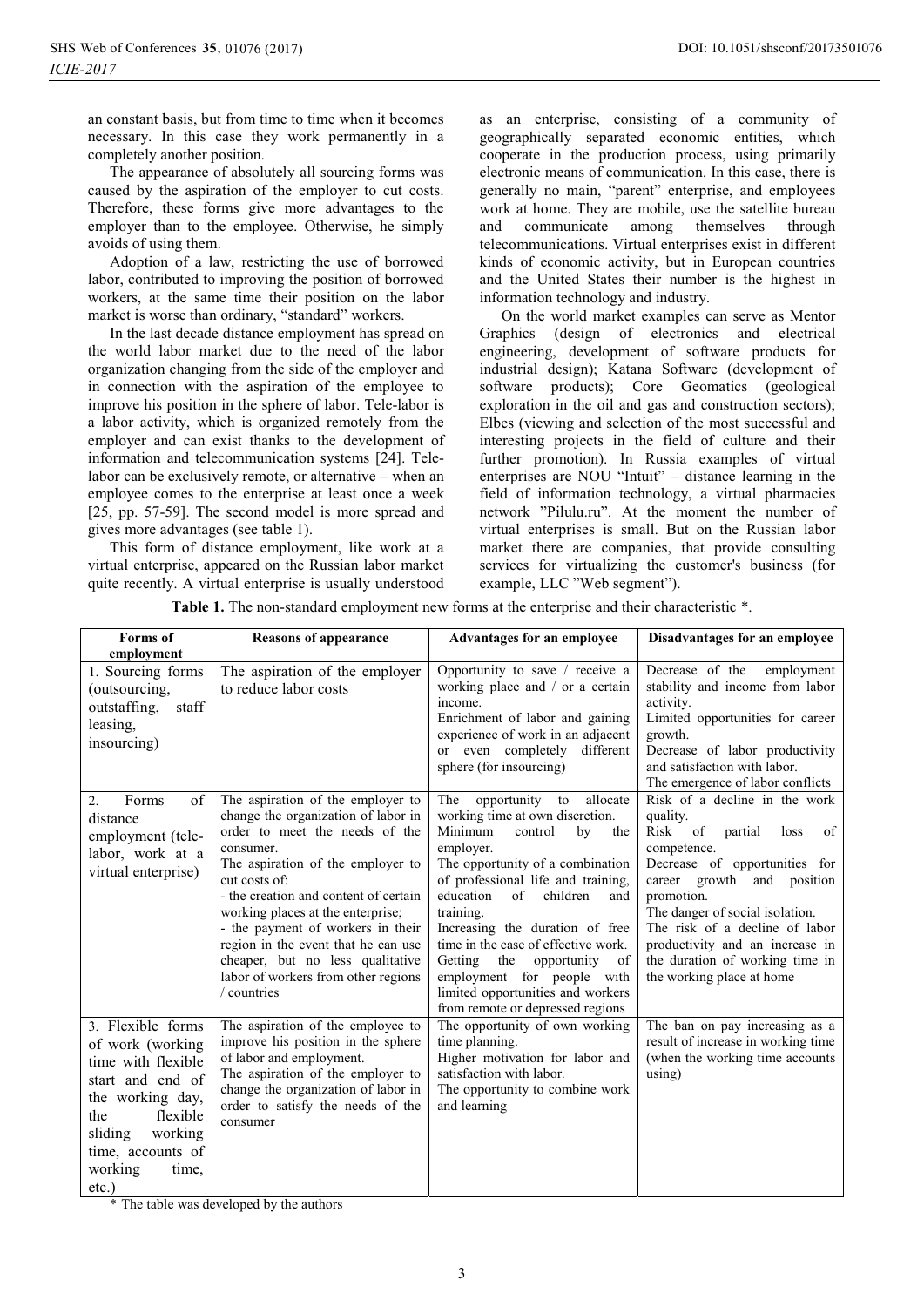Flexible forms of work are characterized by flexibility in the use of working time, and therefore give a number of advantages to both the employee and the employer [26, pp. 67-70; 27]. The most widespread is a work on a flexible schedule with a free start and end of the working day, flexible sliding working time, working time accounts. In Russia work on a flexible schedule with a free start and end of the working day and work on sliding schedules with a free start and the end of the working day are more often used in trade and services than in industry. These forms of work have found application in the network of supermarkets "Lenta" (trading), in LLC "SPA Interro" (software development, rendering services in the field of computer technologies) [20].

The working time accounts – a non-standard employment form, contributing to the rational use of working time [28, pp. 14-18]. This form can be introduced at the enterprise for all staff, or for a separate category of employees. For the employee a so-called "personal account" is created, to which the difference between normative and actual working time is credited. The working time accounts contain information on temporary accruals and arrears in time, which must be compensated till a certain term, or within a certain time period (for example, a month). If the actual worked time will be more than the normative time worker should have a rest period. In European countries the accounts are widely distributed (used at the enterprises of JSC "German Post", "Glass Workshops of Lower Saxony", "Brewery of North Rhine-Westphalia", JSC "Volkswagen", etc.). Russian legislation limits the possibilities of their application.

## **4 The results of the non-standard employment new forms application at Russian enterprises**

The research of the non-standard employment certain forms application at the Russian enterprises was conducted in 2013 and 2016. Such an analysis does not allow us to assess the degree of the various forms spread in the country as a whole. But it gives a representation of the development trends of individual forms in enterprises of various kinds of economic activity, and also allows us to understand, for which groups of workers they are predominantly used.

The information, obtained in the course of the enterprise survey (see table 2), show, that non-standard employment was applied at all considered enterprises. But at the same time, the proportion of people, using of non-standard employment forms, was small and amounted in 2013 to no more than 20 % of the total number of staff. An exception was the enterprise of the LLC "SPA Interro", where almost half of the employees worked with the use of non-standard employment. The enterprises used mainly traditional forms of employment: incomplete, temporary employment and shift work.

New forms of non-standard employment, which give advantages to employees, were used only by LLC "SPC Kriochrome" and LLC "SPA Interro". It can be concluded that the most widely spread new forms of work in the field of information technology (the range of forms used in the LLC "SPA Interro" is the most extensive), while in construction – on the contrary, the traditional forms are used.

Distance employment and work flexible forms are used mainly for specialists, while temporary employment and outsourcing are – for low-skilled workers. The choice of standard or non-standard employment is not due to the wishes of employees, but in most cases – to the specifics of the enterprise's activities (equipment operation modes and production technology). At two of the four surveyed enterprises the employee, where using non-standard employment, can plan the beginning and end of the working day himself, that is, it has advantages in the distribution of his working time.

According to the enterprises survey results in 2016, the following ones can be selected.

At the enterprises of LLC "SPC Kriochrome" and LLC "SPA Interro", which were included in the sample in 2013, the forms of employment, used for employees, have not changed, but the share of employees, for whom they are used, has increased (by 15 % at LLC "SPC Kriochrome", by 10 % in LLC "SPA Interro"). The opinion is confirmed, that borrowed labor and temporary employment are mainly used for low-skilled workers (LLC "Alternative"). As in 2013, the choice of standard or non-standard employment is mainly due to the specifics of the enterprise's activities. At some enterprises due to the specifics of the activity the use of work flexible forms is not possible (FSUE "State Corporation for ATM").

# **5 Conclusion**

Based on the results of the theoretical and practical research of the non-standard employment new forms application at Russian enterprises, the following conclusions can be made.

1. Now the size of the spread of non-standard employment new forms at Russian enterprises is low, but the number of workers, using them, is gradually increasing.

2. It is advisable to use new forms of employment at industrial enterprises, since they determine the effectiveness of the economic system functioning, are the sphere, where innovations are applied and scientific and technological progress is taking place.

3. The aspiration of employers to reduce labor costs has led to the emergence or increase of the employment forms prevalence, that negatively influence on the position of employees at the enterprise.

4. The change of the regulatory and legislative framework in the sphere of the borrowed labor application in Russia has improved the position of employees. However their position is worse than that of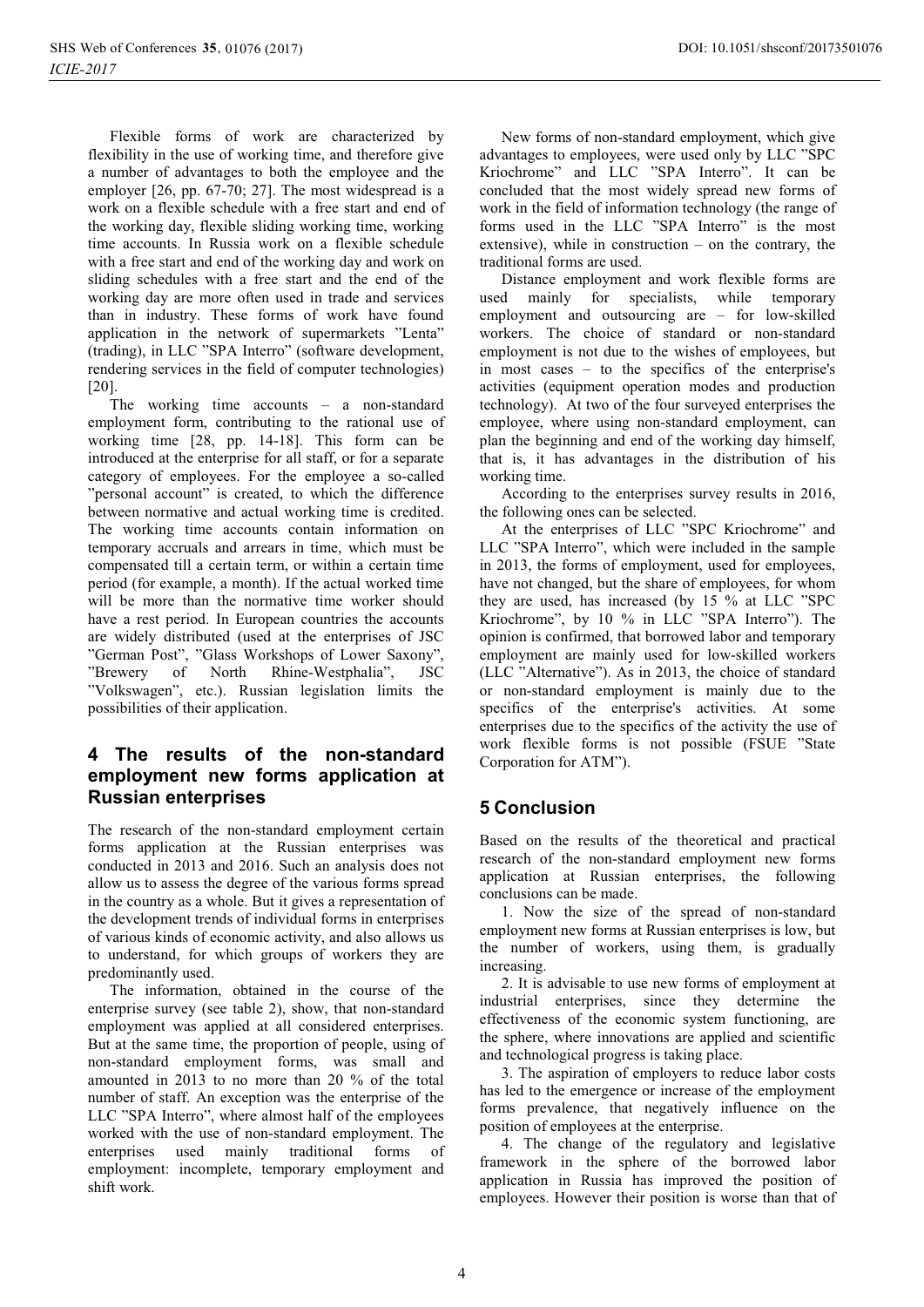ordinary workers at the enterprise, and the level of wage is significantly lower. Despite the fact that the scales of the borrowed labor application has declined, it remains enough a spread phenomenon for Russian enterprises.

| Table 2. The use of non-standard employment at some Russian enterprises in 2013-2016 *. |  |  |
|-----------------------------------------------------------------------------------------|--|--|
|-----------------------------------------------------------------------------------------|--|--|

| <b>Business name</b>                   | Kind of<br>economic<br>activity                                                                | Forms of non-<br>standard<br>employment, used in<br>the enterprise                                                                                                    | The proportion<br>of employees,<br>working in the<br>framework of<br>non-standard<br>employment<br>forms (from the<br>total number of<br>personnel),% | Categories or<br>groups of<br>employees,<br>for whom<br>non-standard<br>employment<br>forms are<br>used                               | <b>The</b><br>emplovee<br>has the<br>right to<br>choose the<br>form of<br>employment<br>(yes / no) | The<br>employee<br>has the<br>opportunity<br>to allocate<br>working<br>time at his<br>discretion<br>(yes / no) |
|----------------------------------------|------------------------------------------------------------------------------------------------|-----------------------------------------------------------------------------------------------------------------------------------------------------------------------|-------------------------------------------------------------------------------------------------------------------------------------------------------|---------------------------------------------------------------------------------------------------------------------------------------|----------------------------------------------------------------------------------------------------|----------------------------------------------------------------------------------------------------------------|
| LLC "SPC<br>Kriochrome"                | Chemical<br>industry<br>(production of<br>chemically<br>pure solvents)                         | Incomplete<br>employment (for<br>students-trainees),<br>distance employment<br>(tele-labor)                                                                           | $1 - 5$<br>(2013)<br>$10 - 20$<br>(2016)                                                                                                              | Specialists of<br>the<br>engineering<br>and technical<br>profile,<br>students-<br>trainees                                            | N <sub>o</sub>                                                                                     | Yes                                                                                                            |
| $_{\rm LLC}$<br>"Vozrozhdenie"         | Construction,<br>production of<br>building<br>materials                                        | Temporary<br>employment (for<br>workers), outsourcing<br>(for workers)                                                                                                | $10 - 20$<br>(2013)                                                                                                                                   | Workers                                                                                                                               | No                                                                                                 | No                                                                                                             |
| <b>CJSC</b><br>"Kokkomyaki<br>Quarry"  | Extraction and<br>processing of<br>natural<br>resources                                        | Temporary<br>employment (for<br>workers), shift work                                                                                                                  | $6 - 10$<br>(2013)                                                                                                                                    | Workers                                                                                                                               | N <sub>o</sub>                                                                                     | No                                                                                                             |
| LLC "SPA<br>Interro"                   | Software<br>development,<br>services<br>provision in the<br>field of<br>computer<br>technology | Distance employment,<br>work with flexible<br>start and end of the<br>working day, flexible<br>part-time<br>employment, flexible<br>shift work                        | $31 - 50$<br>(2013)<br>$41 - 60$<br>(2016)                                                                                                            | Specialists on<br>the cable<br>networks<br>installation,<br>specialists on<br>video<br>surveillance<br>systems,<br>WEB-<br>developers | Yes, in some<br>cases<br>(depending<br>on position)                                                | Yes                                                                                                            |
| <b>LLC</b><br>"Alternative"            | Laying of<br>networks and<br>pipes                                                             | <b>Borrowed</b> labor<br>(outstaffing,<br>outsourcing) (for<br>workers of low<br>qualification, for non-<br>core specialists),<br>temporary, inconstant<br>employment | $6-10$<br>(2016)                                                                                                                                      | Workers at<br>the facility,<br>much less<br>often - non-<br>profile<br>specialists                                                    | N <sub>o</sub>                                                                                     | No                                                                                                             |
| FSUE "State<br>Corporation for<br>ATM" | Aircraft<br>Management                                                                         | Shift work without<br>flexible schedule                                                                                                                               | $11-30$<br>(2016)                                                                                                                                     | Specialists,<br>workers                                                                                                               | N <sub>o</sub>                                                                                     | No                                                                                                             |

\* The table was developed by the authors

5. The greatest chances for success have those enterprises, in which the interests and benefits of employees and employers are balanced. Such forms of employment as distance work (tele-labor and employment at a virtual enterprise), flexible forms of work contribute to the employees position improvement in the labor sphere.

6. Distance employment has a good development potential in the coming years, as it gives a number of advantages to both and employers.

7. The opportunities of the employment certain forms application are determined by the kind of economic activity and the enterprise work specifics. The enterprises, operating in the field of information

technologies, are the most susceptible to new forms of employment. Flexible forms of work and distance employment are used primarily for specialists and other highly skilled employees, borrowed labor is used mainly for workers, engaged in low-skilled labor.

#### **References**

- 1. I.D. Kotlyarov, Issues of economics regulation, **4**, **6**, 29 (2015)
- 2. C. Flüter-Hoffman, J. Solbrig, *Arbeitszeitflexibilisierung: Erfolgskonzept auch für kleine und mittlere Unternehmen* (Köln, 2003)